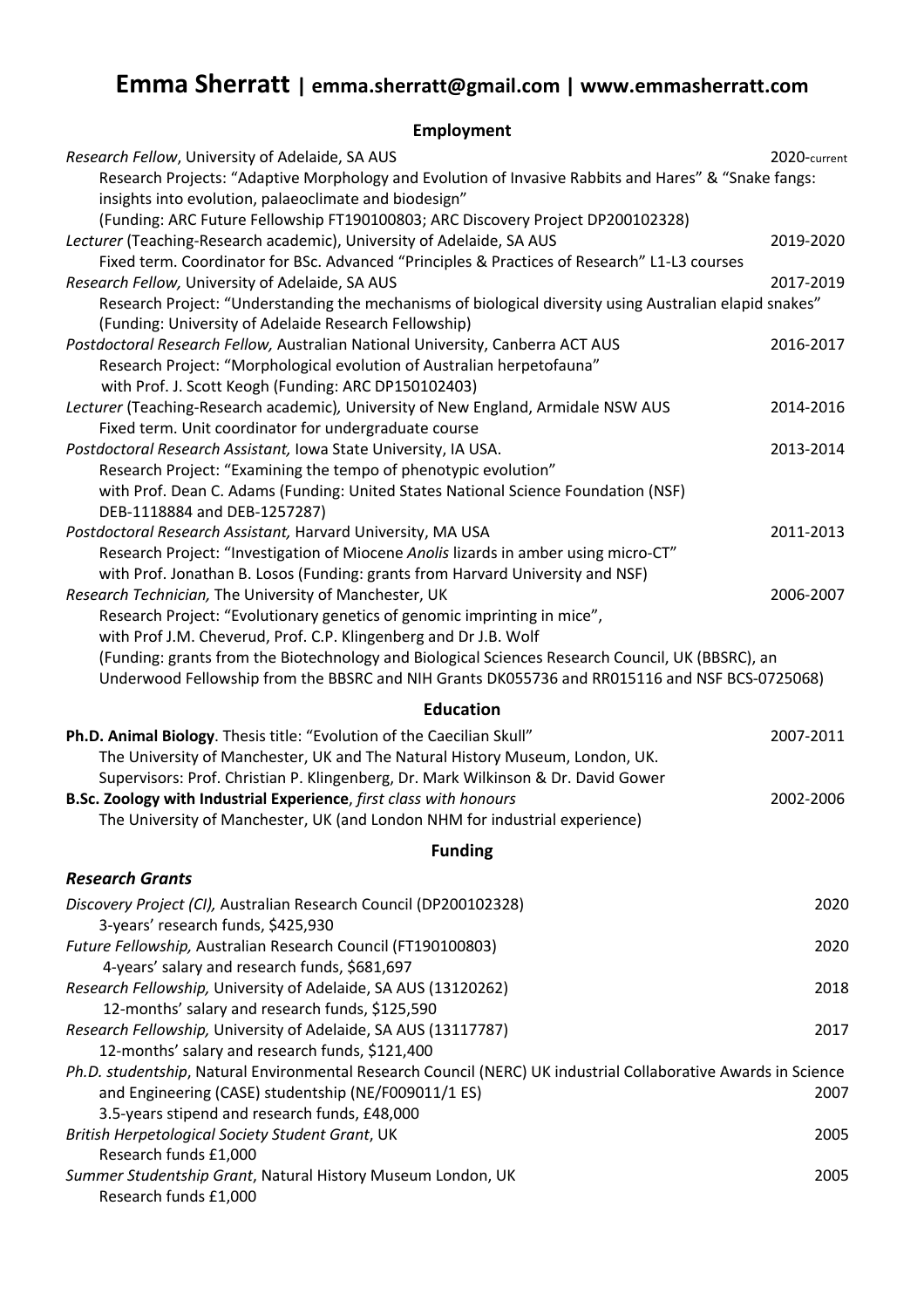## *Travel Grants*

| Travel Award from Society for the Study of Evolution                                                              | 2018 |
|-------------------------------------------------------------------------------------------------------------------|------|
| Travel grant (US\$500) to attend Evolution Joint Congress in Montpellier, France                                  |      |
| Early Career Researcher International Conference Travel Scheme, University of Adelaide, SA AUS                    | 2017 |
| Travel grant (AU\$2,000) to attend Evolution, Portland OR USA                                                     |      |
| Postdoctoral Award for Professional Development, Harvard University, MA USA                                       | 2012 |
| Travel grant (US\$1,000) to attend World Congress of Herpetology, Vancouver Canada                                |      |
| Zochonis Special Enterprise award, The University of Manchester, UK                                               | 2003 |
| Travel grant (£1,000) to join Operation Wallacea conservation group in Indonesia                                  |      |
| <b>Awards</b>                                                                                                     |      |
| Women's Research Excellence Award, University of Adelaide, SA AUS                                                 | 2019 |
| Research fund \$5000                                                                                              |      |
| Best talk, at Research School of Biology early- and mid-career researchers Future Conference, Australian National |      |
| University, ACT AUS                                                                                               | 2017 |
| Zoology Prize of Excellence, for B.Sc. (Hons) first class, The University of Manchester UK                        | 2006 |

#### **Research Interests: Macroevolution, Phenotypic Evolution, Morphometrics**

I am an evolutionary biologist, engaged in the study of phenotypic evolution. I research macroevolutionary trends in the morphological evolution of animals to understand the historical factors responsible for biodiversity. My empirical research has covered a diverse array of animals including reptiles, amphibians, mammals, molluscs and birds. I apply my expertise in 3D digital imaging (micro-CT, surface scanning and microscopy) to characterise morphological structures. I then apply my expertise in morphometrics (landmark-based "geometric morphometrics" and linear morphometrics) and phylogenetic comparative methods to quantitatively assess morphological variation in an evolutionary context. I also use these data to contribute to systematics (taxonomy) and phylogenetics.

#### **Peer-reviewed Publications**

#### **44 journal articles**. ORCiD ID: 0000-0003-2164-7877. Scopus ID: 56215954900. Google Scholar (GS): h-index = 17, i10-index = 23, 1106 total citations, November 2019



I.F.= Impact Factor InCites 2018; \* = Student lead author)

Number of publications (left axis) including number of first author, and number of citations (right axis) since PhD conferral. Source Google Scholar.

**2019**

- 1. **Sherratt, E**., Coutts, F.J., Rasmussen, A.R., Sanders, K.L. Vertebral evolution and ontogenetic allometry: The developmental basis of extreme body shape divergence in microcephalic sea snakes. *Evolution & Development,* 21:135–144
- 2. **Sherratt, E.,** Sanders, K.L., Watson, A., Hutchinson, M.N., Lee, M.S.Y, Palci, A. Heterochronic shifts mediate ecomorphological convergence in skull shape of microcephalic sea snakes. *Integrative and Comparative Biology*, 59(3): 616–624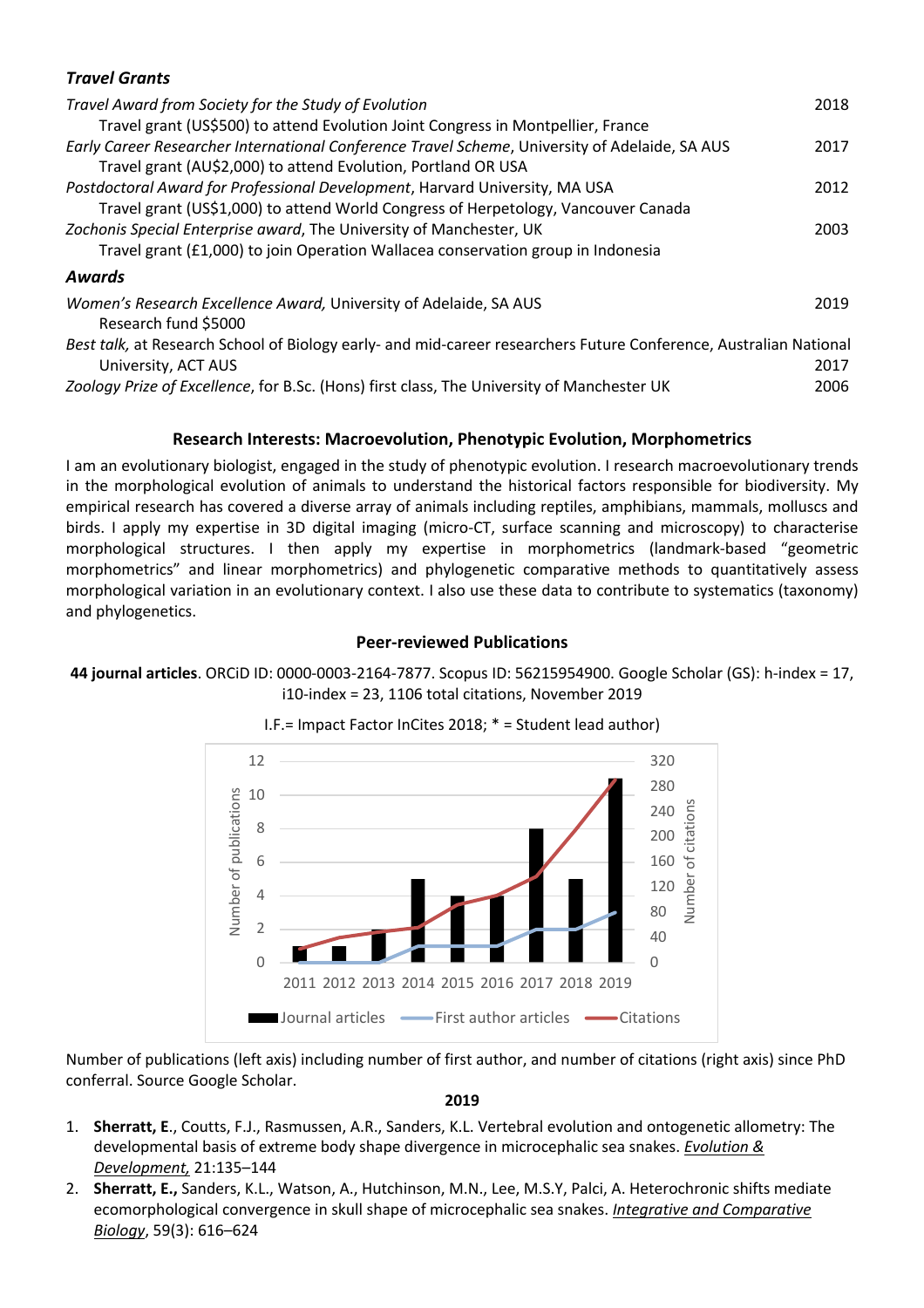- 3. **Sherratt, E.,** Sanders, K.L. Patterns of intracolumnar size variation inform the heterochronic mechanisms underlying extreme body shape divergence in microcephalic sea snakes. *Evolution & Development,* https://doi.org/10.1111/ede.12328
- 4. Hipsley, C.A., **Sherratt, E.** Psychology, not technology, is our biggest challenge to open digital morphology data. *Scientific Data,* 6:4
- 5. Gallaher, T.J., Adams, D.C., Attigala, L., Burke, S.V., Craine, J.M., Duvall, M.R., Klahs, P.C., **Sherratt, E.**, Wysocki, W.P., Clark, L.G. Leaf shape and size tracks habitat transitions across forest-grassland boundaries in the grass family (Poaceae). *Evolution*, 73(5): 927–946
- 6. Gray, J.A.\*, **Sherratt, E.,** Hutchinson, M.N., Jones, M.E.H. Changes in ontogenetic patterns facilitate diversification in skull shape of Australian agamid lizards. *BMC Evolutionary Biology,* 19:7
- 7. Bardua, C.\*, Gower, D.J., Wilkinson, M., **Sherratt, E.,** Goswami, A. Morphological evolution and modularity of the caecilian skull. *BMC Evolutionary Biology*, 19:30
- 8. Marshall, A.F.\*, Bardua, C., Gower, D.J., Wilkinson, M., **Sherratt, E.,** Goswami, A. High-density threedimensional morphometric analyses support conserved static (intraspecific) modularity in caecilian (Amphibia: Gymnophiona) crania. *Biological Journal of the Linnean Society*, 126(4): 721–742
- 9. Gray, J.A.\*, **Sherratt, E.,** Hutchinson, M.N., Jones, M.E.H. Evolution of cranial shape in a continental-scale evolutionary radiation of Australian lizards. *Evolution*, https://doi.org/10.1111/evo.13851
- 10. Martin, M.L.\*, Travouillon, K.J., **Sherratt, E.**, Fleming, P.A., Warburton, N.M. Covariation between forelimb musculature and bone shape in an Australian scratch-digging marsupial: comparison of morphometric methods. *Journal of Morphology,* https://doi.org/10.1002/jmor.21074
- 11. Weisbecker, V., Guillerme, T., Speck, C., **Sherratt, E.,** Mehari Abraha, H., Sharp, A.C., Terhune, C.E., Collins, S., Johnston, S., Panagiotopoulou, O. Individual variation of the masticatory system dominates 3D skull shape in the herbivory-adapted marsupial wombats. *Frontiers in Zoology*. 16(41): 1–14

#### **2018**

- 12. **Sherratt, E.,** Rasmussen, A.R., Sanders, K.L. Trophic specialization drives morphological evolution in sea snakes. *Royal Society Open Science,* 5: 172141
- 13. **Sherratt, E.,** Anstis, M., Keogh, J.S. Ecomorphological diversity of Australian tadpoles. *Ecology and Evolution,*  8(24): 12929–12939
- 14. Mitchell, D.R.\*, **Sherratt, E.,** Ledogar, J., Wroe, S. The biomechanics of foraging behaviours determine face length among kangaroos and their relatives. *Proceedings of the Royal Society of London B: Biological Sciences,*  285: 20180845
- 15. Attard, M.R.G., **Sherratt, E.,** McDonald, P., Young, I.,Vidal-García, M.Wroe, S. A new, three-dimensional geometric morphometric approach to assess egg shape**.** *PeerJ*, 6: e5052
- 16. Mitchell, D.R.\*, **Sherratt, E.,** Sansalone, G., Ledogar, J., Flavel, R.J., Wroe, S. Feeding biomechanics influences craniofacial morphology at the subspecies scale among Australian pademelons (Macropodidae: *Thylogale*). *Journal of Mammalian Evolution,* https://doi.org/10.1007/s10914-018-9455-8

### **2017**

- 17. **Sherratt, E.,** Serb, J.M., Adams, D.C. Rates of morphological evolution, asymmetry and morphological integration of shell shape in scallops. *BMC Evolutionary Biology*, 17: 248
- 18. **Sherratt, E.,** Vidal-García, M., Anstis, M., Keogh, J.S. Adult frogs and tadpoles have different macroevolutionary patterns across the Australian continent. *Nature Ecology & Evolution,* 1: 1385–1391
- 19. Esquerré, D.\*, **Sherratt, E.,** Keogh, J.S. Evolution of extreme ontogenetic allometric diversity and heterochrony in pythons, a clade of giant and dwarf snakes. *Evolution,* 71(12): 2829–2844
- 20. Serb, J.M., **Sherratt, E.,** Alejandrino, A., Adams, D.C. Phylogenetic convergence and multiple shell shape optima for gliding scallops (Bivalvia: Pectinidae). *Journal of Evolutionary Biology*, 30(9): 1736–1747
- 21. Garland, K.\*, Marcy, A.E., **Sherratt, E.,** Weisbecker, V. Out on a limb: bandicoot limb covariation suggests complex impacts of development and adaptation on marsupial forelimb evolution. *Evolution & Development,*  19(2): 69–84
- 22. Dickson, B.V., **Sherratt, E.,** Losos, J.B., Pierce, S.E., Semicircular canals in *Anolis* lizards: ecomorphological convergence and ecomorph affinities of fossil species. *Royal Society Open Science*, 4: 170058
- 23. Attard, M.R.G., Medina, I., Langmore, N., **Sherratt, E.,** Egg shape mimicry in parasitic cuckoos. *Journal of Evolutionary Biology,* 30(11): 2079–2084
- 24. Barak, M.M., **Sherratt, E.,** Lieberman, D.E. Using principal trabecular orientation to differentiate joint loading orientation in the 3rd metacarpal heads of humans and chimpanzees. *Journal of Human Evolution*, 113: 173e182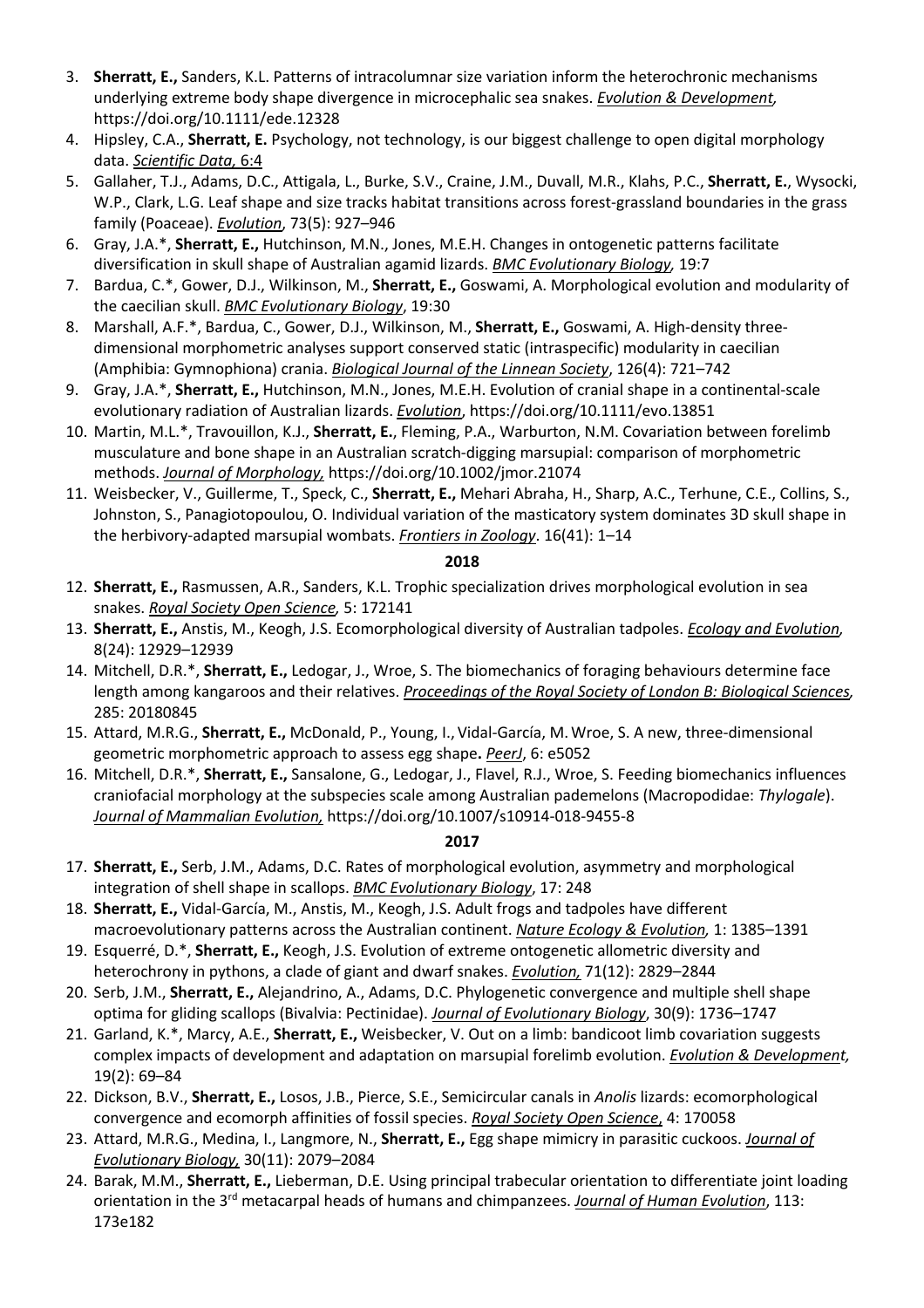- 25. **Sherratt, E.,** Alejandrino, A., Kraemer, A.C., Serb, J.M., Adams, D.C. Trends in the sand: directional evolution in the shell shape of recessing scallops (Bivalvia: Pectinidae). *Evolution,* 70(9): 2061–2073
- 26. Marcy, A.E.\*, Hadley, E.A., **Sherratt, E.,** Garland, K., Weisbecker, V. Getting a head in hard soils: Convergent skull evolution and divergent allometric patterns explain shape variation in a highly diverse genus of pocket gophers (*Thomomys*). *BMC Evolutionary Biology,* 16(1): 27
- 27. Kraatz, B.P. and **Sherratt, E.** Evolutionary morphology of the rabbit skull. *PeerJ,* 4: e2453
- 28. Klaczko, J., **Sherratt, E.,** Setz, E.Z.F. Are diet preferences associated to skulls shape diversification in Xenodontine snakes? *PloS ONE,* 11(2): e0148375

#### **2015**

- 29. **Sherratt, E.,** Castañeda, M.d.R., Garwood, R., Mahler, D.L., Sanger, T.J., Herrel, A., de Queiroz, K., Losos, J.B. Amber fossils demonstrate deep-time stability of Caribbean lizard communities. *Proceedings of the National Academy of Sciences (PNAS)*, 112(32): 9961-9966
- 30. Kraatz, B.P., **Sherratt, E.,** Bumacod, N., Wedel, M.J. Ecological correlates to cranial morphology in Leporids (Mammalia, Lagomorpha). *PeerJ*, 3: e844
- 31. Hetherington, A.J., **Sherratt, E.,** Ruta, M., Wilkinson, M., Deline, B., Donoghue, P.C.J. Do cladistic and morphometric data capture common patterns of morphological disparity? *Palaeontology*, 58(3): 393–399
- 32. Leamy, L., Klingenberg, C.P., **Sherratt, E.,** Wolf, J., Cheverud, J. The genetic architecture of fluctuating asymmetry of mandible size and shape in a population of mice: another look. *Symmetry,* 2015, 7(1): 146–163

#### **2014**

- 33. **Sherratt, E.,** Gower, D. J., Klingenberg, C. P., Wilkinson, M. Evolution of cranial shape in Caecilians (Amphibia: Gymnophiona). *Evolutionary Biology*, 41(4): 528–545
- 34. Tschopp, P., **Sherratt, E.,** Sanger, T. J., Groner, A. C., Aspiras, A. C., Hu, J. K., Pourquié, O., Gros, J., Tabin, C.J. A relative shift in cloacal location repositions external genitalia in amniote evolution. *Nature*, 516(7531): 391– 394
- 35. Maddin, H.C. and **Sherratt, E.** Influence of fossoriality on inner ear morphology: insights from caecilian amphibians. *Journal of Anatomy,* 225: 83–93
- 36. Castañeda, M.d.R, **Sherratt, E.,** Losos, J.B. The Mexican amber anole, *Anolis electrum*, within a phylogenetic context: implications for Caribbean anoles origins. *Zoological Journal of the Linnean Society*, 172: 133–144
- 37. Wilkinson, M., Presswell, B., **Sherratt, E.,** Papadopolou, A., Gower, D.J. A new species of striped *Ichthyophis* Fitzinger, 1826 (Amphibia: Gymnophiona: Ichthyophiidae) from Myanmar*. Zootaxa,* 3779(3): 383–388

#### **2007–2013**

- 38. Sanger, T.J., **Sherratt, E.,** Abzhanov, A., Losos, J.B. (2013) Convergent evolution of sexual dimorphism in skull shape using distinct developmental strategies. *Evolution,* 67(8): 2180–2193
- 39. Wilkinson, M., **Sherratt, E.,** Starace, F., Gower, D.J. (2013) A new species of skin-feeding caecilian and the first report of reproductive mode in *Microcaecilia* (Amphibia: Gymnophiona: Siphonopidae). *PloS ONE,* 8: e57756
- 40. Kamei, R.G., San Mauro, D., Gower, D.J., Ivan Bocxlaer, I., **Sherratt, E.,** Thomas, A., Babu, S., Bossuyt, F., Wilkinson, M., Biju, S.D. (2012) Discovery of a new family of amphibians from Northeast India with ancient links to Africa. *Proceedings of the Royal Society of London B: Biological Sciences,* 279(1737): 2396–2401
- 41. Wilkinson, M., San Mauro, D., **Sherratt, E.,** Gower, D.J. (2011) A nine-family classification of caecilians (Amphibia: Gymnophiona). *Zootaxa,* 2874: 41–64
- 42. Gower, D.J., Wilkinson, M., **Sherratt, E.,** Kok, P.J.R. (2010) A new species of *Rhinatrema* Duméril & Bibron (Amphibia: Gymnophiona: Rhinatrematidae) from Guyana. *Zootaxa,* 2391: 47–60
- 43. Leamy, L.J., Klingenberg, C.P., **Sherratt, E.,** Wolf, J.B., Cheverud, J.M. (2008) A search for quantitative trait loci exhibiting imprinting effects on mouse mandible size and shape. *Heredity*, 101: 518–526
- 44. Poynton, J.C., Loader, S.P., **Sherratt, E.,** Clarke, B.T. (2007) Amphibian diversity in East African biodiversity hotspots: altitudinal and latitudinal patterns. *Biodiversity and Conservation,* 16(4): 1103–1118

### **Software Development**

2013–2017. Adams, D.C., Collyer, M., Kaliontzopoulou, A., Sherratt, E. geomorph: Software for geometric morphometric analyses. vs.1.1-4 to 3.0.5. R package:

https://cran.r-project.org/web/packages/geomorph/index.html

*Download statistics from CRAN: 1969/month; CRAN package has 158 citations, and the accompanying publication has been cited 817 times (Adams & Otárola-Castillo, 2013 Methods in Ecology and Evolution; I replaced O-C in late 2013).*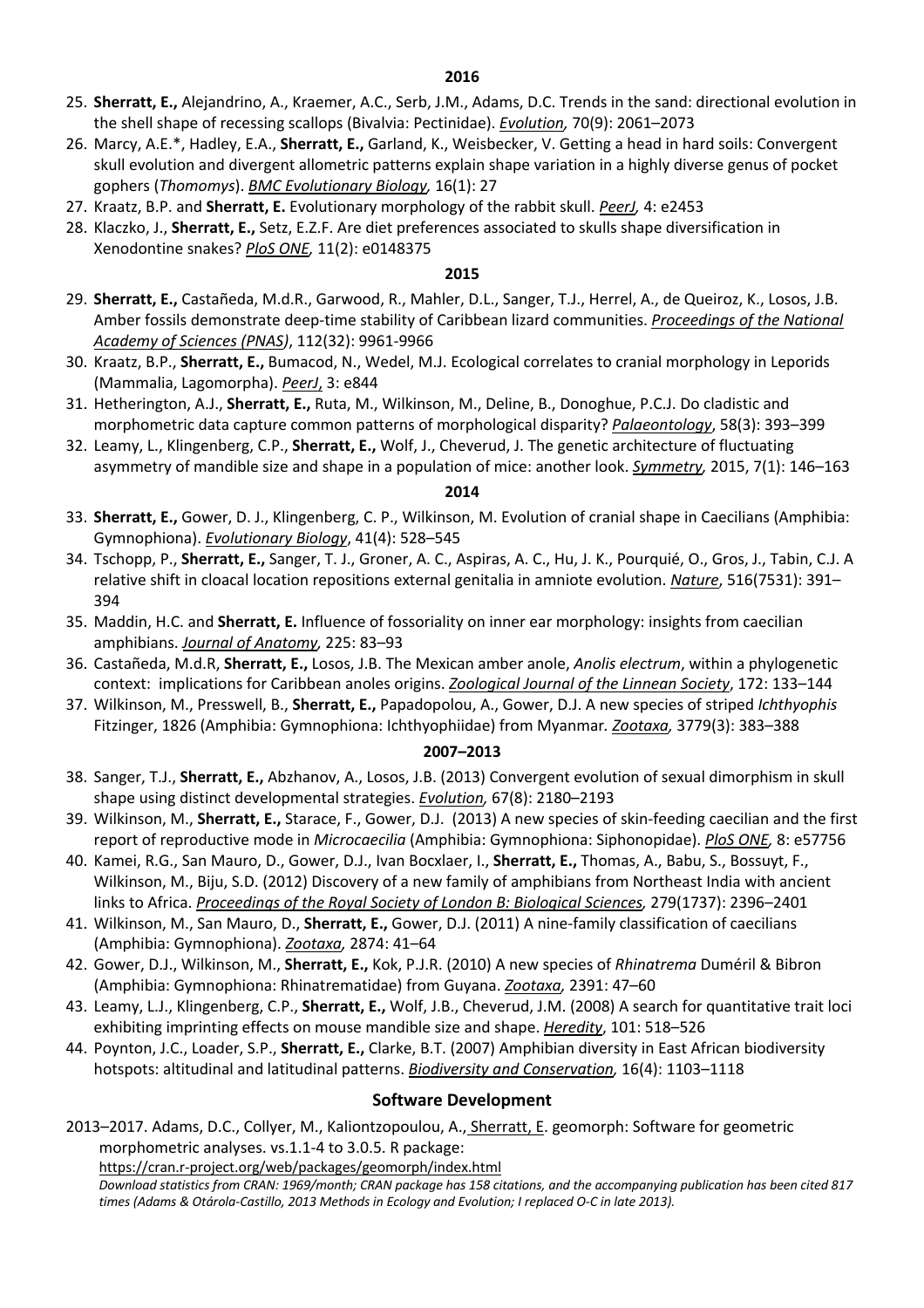I was co-developer of the leading free software R-package *geomorph* for geometric morphometrics from 2013 to 2017. In that time, I wrote and curated the functions for I/O, digitizing landmark data on 2D images and 3D surface models, and the visualisations for shape deformation. I also wrote and maintained the website (http://geomorphr.github.io/geomorph/), the google groups forum for user questions (which were implemented in August 2016, replacing an old blogspot website with 80,500 page views), and the GitHub repository (https://github.com/geomorphR/geomorph). I also wrote the comprehensive user guide to geomorph.

I continue to run training workshops on geometric morphometrics including how to use *geomorph* and other software packages within Australia and internationally (see below).

## **Published Datasets**

- 1. **Sherratt, E.,** Sanders, K.L. (2019). Data from: Patterns of intracolumnar size variation inform the heterochronic mechanisms underlying extreme body shape divergence in microcephalic sea snakes. *Figshare:* https://doi.org/10.25909/5dafed7096ae5
- 2. **Sherratt, E.**, Hutchinson, M.N., Palci, A. Australian Elapid Snakes, *MorphoSource:* project ID P744.
- 3. **Sherratt, E.,** Sanders, K.L., Watson, A., Hutchinson, M.N., Lee, M.S.Y, Palci, A. (2019). Data from: Heterochronic shifts mediate ecomorphological convergence in skull shape of microcephalic sea snakes. *Figshare:* https://doi.org/10.25909/5cb523d6c6e52
- 4. Hipsley, C. A. and **Sherratt, E**. (2019). Literature and survey data for: Psychology, not technology, is our biggest challenge to open digital morphology data. *Figshare*: https://doi.org/10.26188/5c6656eb6735c
- 5. Gray, J.A., **Sherratt, E.,** Hutchinson, M.N., Jones, M.E.H. Data from: Changes in ontogenetic patterns facilitate diversification in skull shape of Australian agamid lizards. *Morphobank:* http://dx.doi.org/10.7934/P3110
- 6. Gallaher, T.J., Adams, D.C., Attigala, L., Burke, S.V., Craine, J.M., Duvall, M.R., Klahs, P.C., **Sherratt, E.**, Wysocki, W.P., and Clark, L.G. (2019). Data from: Leaf shape tracks transitions across forest-grassland boundaries in the grass family (Poaceae). *Dryad Digital Repository:* https://doi.org/10.5061/dryad.54hv675
- 7. **Sherratt, E.,** Rasmussen, A. R., and Sanders, K. L. (2018). Data from: Trophic specialisation drives morphological evolution in sea snakes. *Dryad Digital Repository*: https://doi.org/10.5061/dryad.48r5h.2
- 8. **Sherratt, E.,** Coutts, F. J., Rasmussen, A. R., and Sanders, K. L. (2018). Data from: Vertebral evolution and ontogenetic allometry: The developmental basis of extreme body shape divergence in microcephalic sea snakes. *Figshare*: https://doi.org/10.25909/5b6149d4483bd
- 9. **Sherratt, E.,** Anstis, M., and Keogh, J. S. (2018). Data from: Ecomorphological diversity of Australian tadpoles. *Figshare*: https://doi.org/10.25909/5be500cf5f0c4
- 10. Attard, M. R. G., Sherratt, E., McDonald, P., Young, I., Vidal-García, M., and Wroe, S. (2018). Data from: A new, three-dimensional geometric morphometric approach to assess egg shape. *Figshare*: https://doi.org/10.6084/m9.figshare.3382477.v1
- 11. **Sherratt, E.,** Vidal-García, M., Anstis, M., and Keogh, J. S. (2017). Data from: Adult frogs and tadpoles have different macroevolutionary patterns across the Australian continent. *Dryad Digital Repository*: https://doi.org/10.5061/dryad.23j6t
- 12. Esquerré, D., **Sherratt, E.,** and Keogh, J. S. (2017). Data from: Evolution of extreme ontogenetic allometric diversity and heterochrony in pythons, a clade of giant and dwarf snakes. *Dryad Digital Repository*: https://doi.org/10.5061/dryad.qb799
- 13. Dickson, B. V., **Sherratt, E.,** Losos, J. B., and Pierce, S. E. (2017). Data from: Semicircular canals in *Anolis* lizards: ecomorphological convergence and ecomorph affinities of fossil species. *Dryad Digital Repository*: https://doi.org/10.5061/dryad.8s586
- 14. Attard, M. R. G., Medina, I., Langmore, N., and **Sherratt, E**. (2017). Data from: Egg shape mimicry in parasitic cuckoos. *Dryad Digital Repository*: https://doi.org/10.5061/dryad.v5375
- 15. **Sherratt, E.,** Alejandrino, A., Kraemer, A. C., Serb, J. M., and Adams, D. C. (2016). Data from: Trends in the sand: directional evolution in the shell shape of recessing scallops (Bivalvia: Pectinidae). *Dryad Digital Repository*: https://doi.org/10.5061/dryad.43548
- 16. **Sherratt, E.,** Castañeda, M. d. R., Garwood, R., Mahler, D. L., Sanger, T. J., Herrel, A., de Queiroz, K., and Losos, J. B. (2015). Data from: Amber fossils demonstrate deep-time stability of Caribbean lizard communities. *Zenodo*: https://doi.org/10.5281/zenodo.17442
	- $\Rightarrow$  modern specimens archived in *MorphoSource*: project ID P459
- 17. Castañeda, M. d. R., **Sherratt, E.,** and Losos, J. B. (2014). Data from: The Mexican amber anole, *Anolis electrum*, within a phylogenetic context: implications for the origins of Caribbean anoles. *Morphobank*: http://dx.doi.org/10.7934/P1108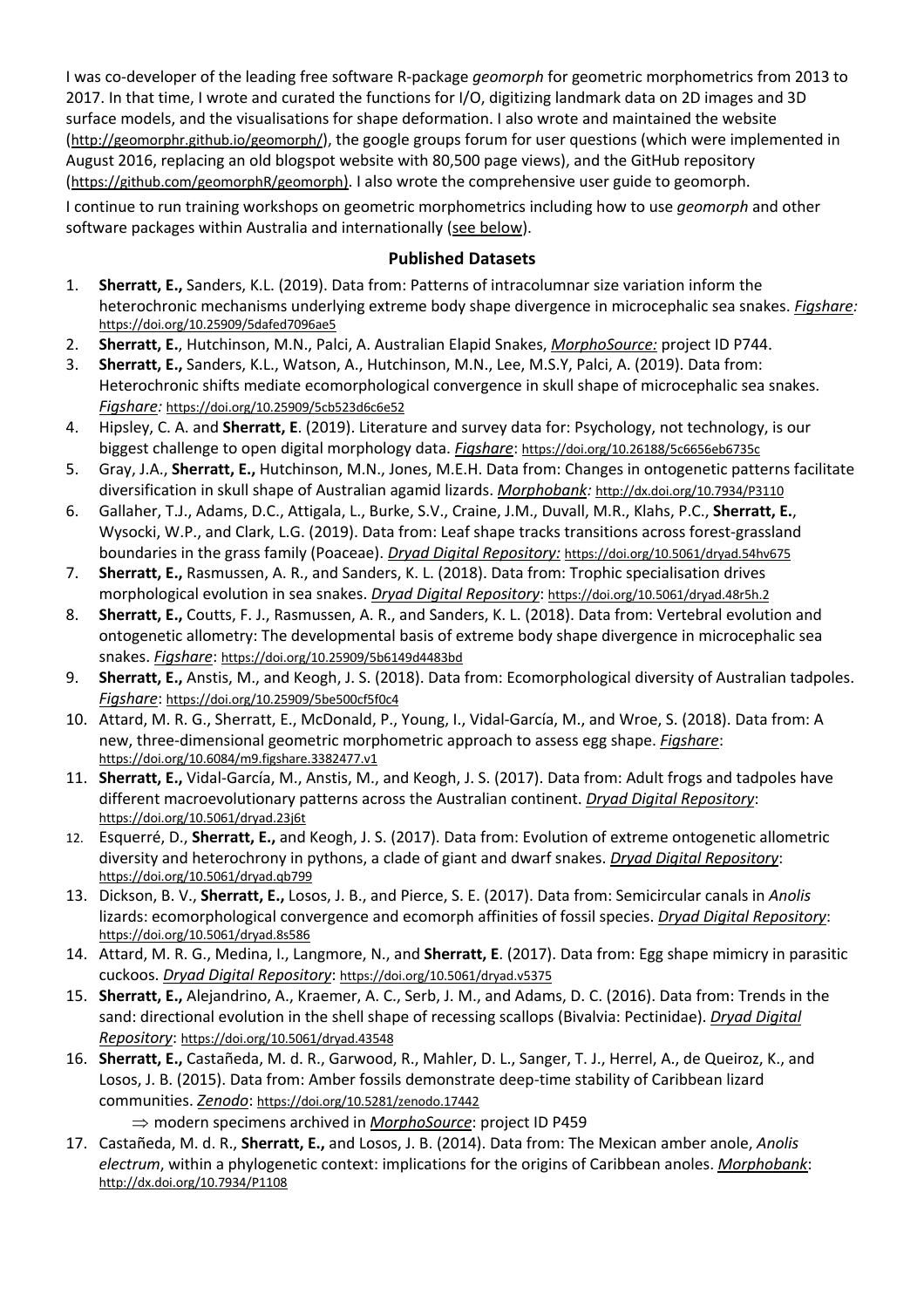## **Student Supervision** (\* indicates Primary Supervisor)

| Ph.D.                                                                                                                                                                                                                                                                                                                                                                                                                                                                                                                                                                                                                                      |                                                                 |
|--------------------------------------------------------------------------------------------------------------------------------------------------------------------------------------------------------------------------------------------------------------------------------------------------------------------------------------------------------------------------------------------------------------------------------------------------------------------------------------------------------------------------------------------------------------------------------------------------------------------------------------------|-----------------------------------------------------------------|
| D. Rex Mitchell, Ph.D. student, University of New England, NSW AUS<br>Chancellor's Doctoral Research Medal recipient                                                                                                                                                                                                                                                                                                                                                                                                                                                                                                                       | 2015-18                                                         |
| Theodora Luk, Ph.D. student, University of New England, NSW AUS<br>Chancellor's Doctoral Research Medal recipient                                                                                                                                                                                                                                                                                                                                                                                                                                                                                                                          | 2015-18                                                         |
| <b>Masters</b>                                                                                                                                                                                                                                                                                                                                                                                                                                                                                                                                                                                                                             |                                                                 |
| *Kevin De Vliegher, Visiting M.Sc. Student (3-month project), University of Adelaide, SA AUS<br>Simon Le Bouhl, Visiting M.Sc. Student (3-month project), Harvard University, MA USA<br>Martin Hughes, M.Sc. Student, The Natural History Museum, London UK                                                                                                                                                                                                                                                                                                                                                                                | 2019<br>2012<br>2009-10                                         |
| <b>B.Sc. Honours</b>                                                                                                                                                                                                                                                                                                                                                                                                                                                                                                                                                                                                                       |                                                                 |
| *Alex Harvey, B.Sc. Honours Student, University of Adelaide, SA AUS<br>James H. Nankivell, B.Sc. Honours Student, University of Adelaide, SA AUS<br>Aurelie Kanishka, B.Sc. Honours Student, University of Adelaide, SA AUS<br>Matthew B. Patterson, B.Sc. Honours Student (part time), Murdoch University, WA AUS                                                                                                                                                                                                                                                                                                                         | 2019<br>2018<br>2018<br>2017-18                                 |
| <b>Bachelors</b>                                                                                                                                                                                                                                                                                                                                                                                                                                                                                                                                                                                                                           |                                                                 |
| *Ellen Martin, Summer Scholarship Student, University of Adelaide, SA AUS<br>*Jackson Dann, Summer Scholarship Student, University of Adelaide, SA AUS<br>*Megan Thomas, B.Sc. (Adv.) Principles & Practice of Research III Student, University of Adelaide, SA AUS<br>*Stuart J. O'Neill, Summer Scholarship Student, University of Adelaide, SA AUS<br>*Tory Botha, B.Sc. (Adv.) PPR III Student, University of Adelaide, SA AUS<br>*Kelsey Cain, B.Sc. Student, Iowa State University, IA USA<br>*Jasmine Casart, B.Sc. Student, Harvard University, MA USA<br>George Bruce, B.Sc. Student, The University of Manchester, Manchester UK | 2019<br>2019<br>2019<br>2018<br>2018<br>2013<br>2012<br>2010-11 |
| <b>Student Mentoring</b>                                                                                                                                                                                                                                                                                                                                                                                                                                                                                                                                                                                                                   |                                                                 |
| Ray Chatterji, Ph.D. student, University of Adelaide, SA AUS<br>Jaimi A. Gray, Ph.D. student, University of Adelaide, SA AUS<br>Chancellor's Doctoral Research Medal recipient<br>Damien Esquerré, Ph.D. student, Australian National University, ACT AUS<br>Kathleen Garland, B.Sc. Honours Students, University of Queensland, QLD AUS<br>Ariel Marcy, B.Sc. Honours Students, University of Queensland, QLD AUS<br>Bonnie Mayes, B.Sc. Student, 'Balancing the Equation' Mentoring Scheme, UNE, NSW AUS                                                                                                                                 | 2017-19<br>2017-18<br>2016-17<br>2016<br>2016<br>2015           |
| <b>Teaching</b>                                                                                                                                                                                                                                                                                                                                                                                                                                                                                                                                                                                                                            |                                                                 |
| Unit coordinator and instructor                                                                                                                                                                                                                                                                                                                                                                                                                                                                                                                                                                                                            |                                                                 |
| University of Adelaide, SA AUS<br>Undergraduate student courses (L1-L3). Principles & Practices of Research (Advanced) I, II, III<br>(SCIENCE 1300, 2300, 3100)<br>(12-week courses, including Tutorials, Research Placements, and Research Symposia; ~60 students<br>each year)<br>University of New England, NSW AUS                                                                                                                                                                                                                                                                                                                     | 2019                                                            |
| Undergraduate student course (L1). Principles in Zoology (ZOOL 100)<br>(12-week course; 1-week intensive school, plus 9 labs and 23 lectures; 52 Students -27 on campus,<br>25 off campus)                                                                                                                                                                                                                                                                                                                                                                                                                                                 | 2014,15                                                         |
| <b>Primary instructor</b>                                                                                                                                                                                                                                                                                                                                                                                                                                                                                                                                                                                                                  |                                                                 |
| Melbourne Museum & Boden Conference, Melbourne VIC AUS.<br>Graduate student and above course. Short course in Geometric Morphometrics (2 hours, 19pp.)<br>University of Adelaide, SA AUS.                                                                                                                                                                                                                                                                                                                                                                                                                                                  | 2019                                                            |
| Graduate student and above course. Short course in Morphometrics (2 hours, 10pp.)<br>Society of Vertebrate Paleontology Annual Meeting, Dallas TX USA.                                                                                                                                                                                                                                                                                                                                                                                                                                                                                     | 2019                                                            |
| Graduate student and above workshop. Short course in Geometric Morphometrics (1 day, 35pp.)                                                                                                                                                                                                                                                                                                                                                                                                                                                                                                                                                | 2015                                                            |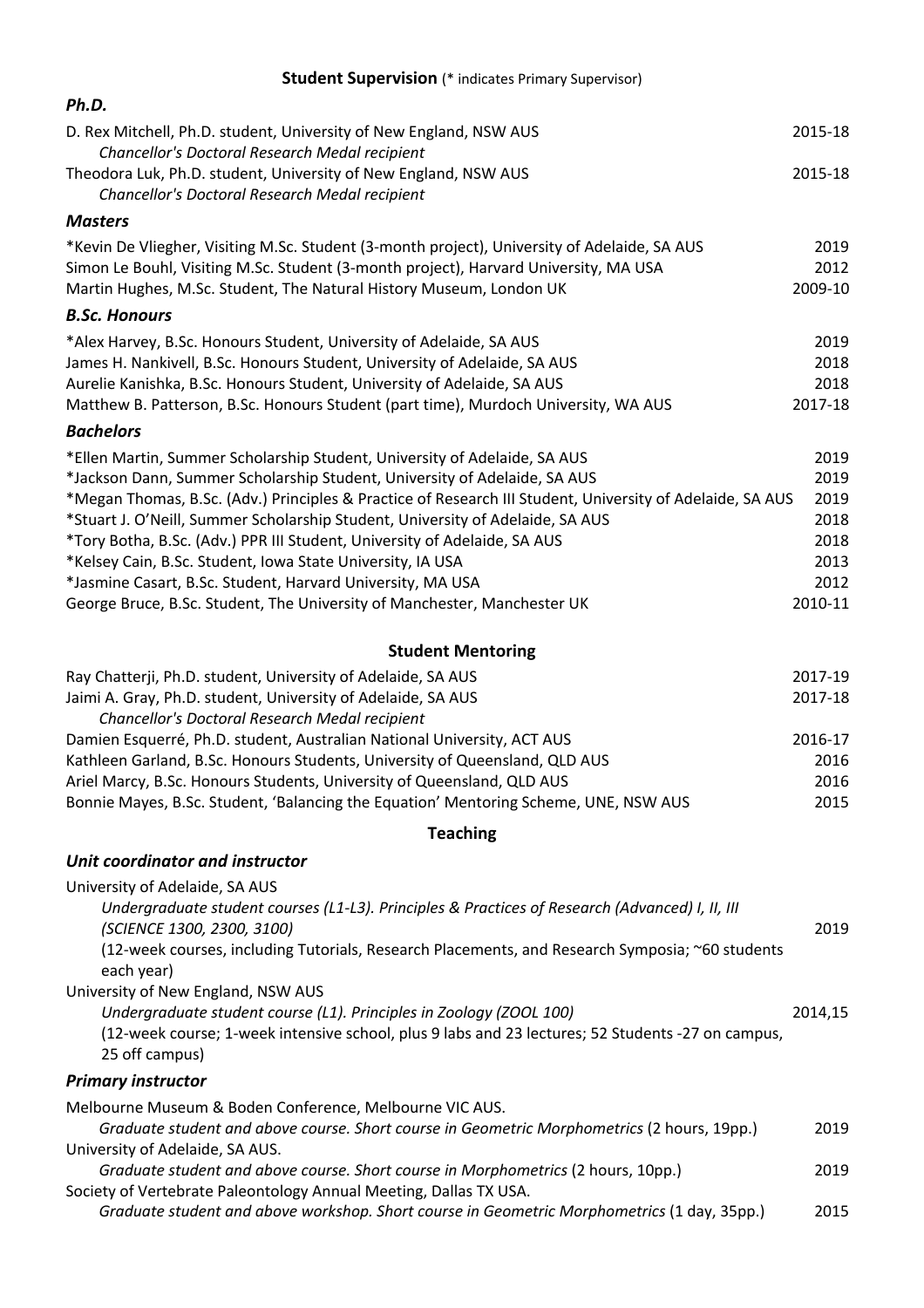| Australian National University, ACT AUS.<br>Graduate student and above course. Short course in Geometric Morphometrics (1 day, 12pp.)                              | 2015             |
|--------------------------------------------------------------------------------------------------------------------------------------------------------------------|------------------|
| University of Adelaide, SA AUS.<br>Graduate student and above course. Short course in Geometric Morphometrics (1 day, 36pp.)                                       | 2015             |
| University of Queensland, QLD AUS.                                                                                                                                 |                  |
| Graduate student and above course. Short course in Geometric Morphometrics (1 day, 13pp.)                                                                          | 2014             |
| University of New England, NSW AUS.                                                                                                                                |                  |
| Graduate student and above course. Short course in Geometric Morphometrics (2 days, 21pp.)                                                                         | 2014             |
| The Natural History Museum, London, The University of Manchester, and Harvard University<br>Training in micro-Computed Tomography Scanning and Processing Software |                  |
| (1 day each, 11 participants overall)                                                                                                                              | 2009-13          |
| The Natural History Museum, London.                                                                                                                                |                  |
| Graduate student and above course. Micro-CT Processing and Software Workshop (1 day, 5pp.)                                                                         | 2010             |
| Graduate student and above course. Endnote Tricks and Tips Workshops (1 day each, 8pp.)                                                                            | 2009             |
| Co-instructor                                                                                                                                                      |                  |
| University of Adelaide, SA AUS.                                                                                                                                    |                  |
| Undergraduate course. Lectures x 16, Science or Fiction (SCIENCE 1400)                                                                                             | 2019             |
| University of Iowa, IA USA.                                                                                                                                        |                  |
| Graduate & above course. Short course in Geometric Morphometrics, (with Prof. D.C. Adams)                                                                          | 2013             |
| Universitat Autònoma de Barcelona, Spain.<br>Graduate & above course. Geometric Morphometrics & Phylogeny (with Prof. C.P. Klingenberg)                            | 2010             |
| Guest lectures/labs                                                                                                                                                |                  |
| University of Adelaide, SA AUS                                                                                                                                     |                  |
| Two Labs for Evolutionary Biology III (ENV BIOL 3590)                                                                                                              | 2018,19          |
| University of Adelaide, SA AUS                                                                                                                                     |                  |
| Lecture on Trait Evolution, Research Methods in Evolutionary Biology (ENV BIOL 3535)                                                                               | 2018,19          |
| University of Idaho, ID USA                                                                                                                                        |                  |
| Skype discussion on My Research in Herpetology for Herpetology (BIOL 489)                                                                                          | 2015, 16, 17, 19 |
| Australian National University, ACT AUS                                                                                                                            | 2016             |
| Lecture and lab for Australian Vertebrates course (BIOL 2111)<br>Lecture for 3D visualisations for Cyberculture course (ARTV 2018)                                 | 2016             |
| University of New England, NSW AUS                                                                                                                                 |                  |
| Lecture for Evolution and Biogeography (EVOL 211/411)                                                                                                              | 2015             |
| Iowa State University, IA USA                                                                                                                                      |                  |
| Two lectures for Vertebrate Biology course (BIOL 365)                                                                                                              | 2013             |
| Harvard University, MA USA                                                                                                                                         |                  |
| Lecture and lab on caecilians for Herpetology course (OEB 167)                                                                                                     | 2012             |
| <b>Teaching assistant</b>                                                                                                                                          |                  |
| The University of Manchester, UK. Undergraduate student courses                                                                                                    |                  |
| Anatomy Student Research Skills (lab-based, 1 semester)                                                                                                            | 2010, 2011       |
| Data handling skills (lab- and computer-based, 1 semester)                                                                                                         | 2011             |
| Analysis of Organismal Form (in person & online, 1 semester)                                                                                                       | 2009, 2010       |
| Tropical Biology Field course, Ecuador (3 weeks)                                                                                                                   | 2009             |
| Behaviour & Ecology Field course, France (2 weeks)                                                                                                                 | 2007             |
| Marine Biology Field course, Scotland (1 week)                                                                                                                     | 2007             |
| <b>Invited Seminars at Universities, Museums and Societies</b>                                                                                                     |                  |
| School of Biological Sciences Research Day, University of Adelaide, SA AUS                                                                                         | 2019             |
| Biological Sciences Seminar, University of Western Australia, WA AUS                                                                                               | 2019             |
| Centre of Integrative Ecology seminar, Deakin University, VIC AUS                                                                                                  | 2019             |
| Biological Sciences Seminar, University of Queensland, QLD AUS                                                                                                     | 2019             |
| Department of Ecology & Evolutionary Biology seminar, University of Adelaide, SA AUS                                                                               | 2018             |
| Department of Life Sciences seminar, The Natural History Museum, London UK                                                                                         | 2017             |
| Seminar on Morphology, Zoological Research Museum Alexander Koenig, Bonn GER                                                                                       | 2017             |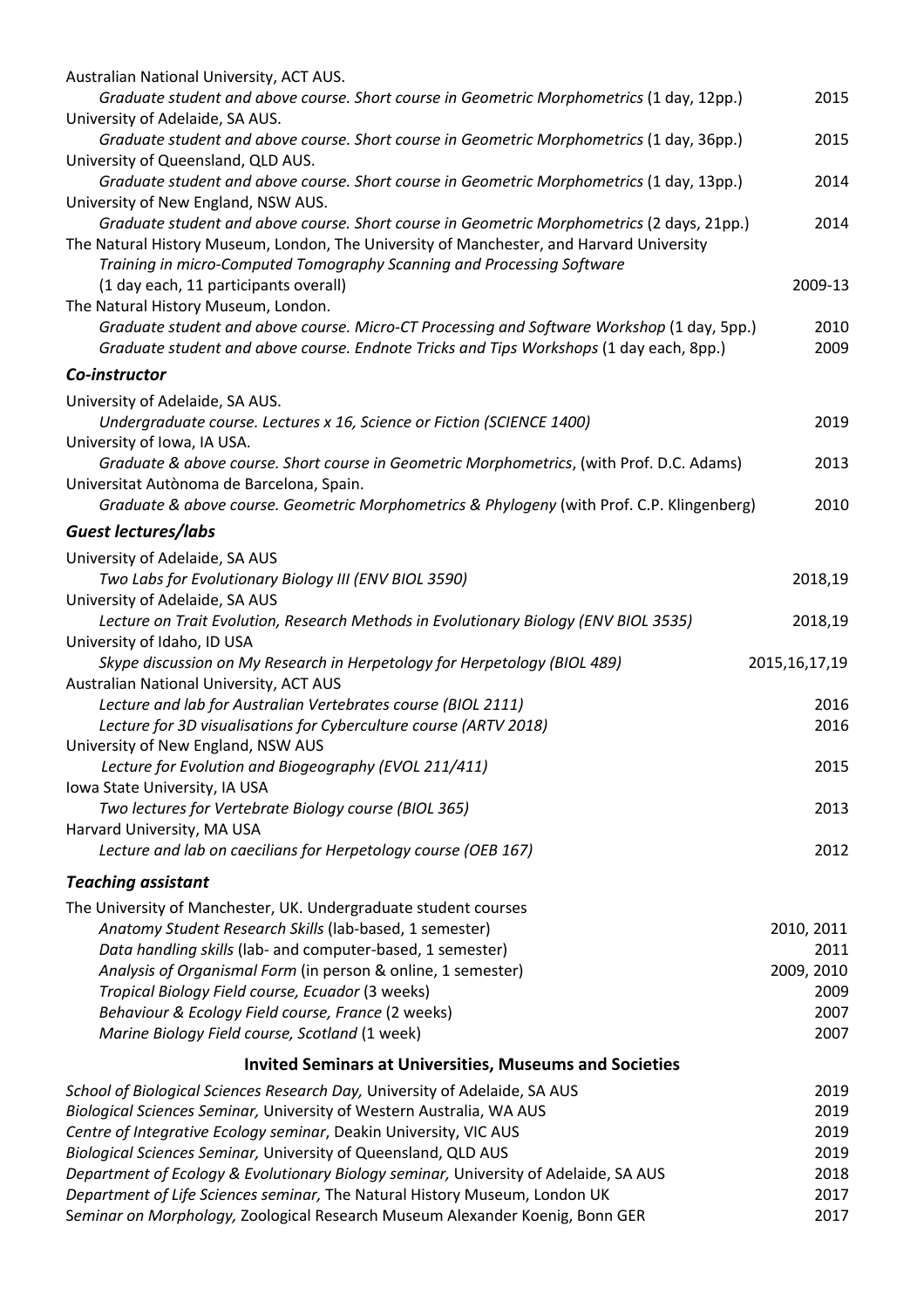| School of Biological Sciences Research Day, University of Adelaide, SA AUS                       | 2017 |
|--------------------------------------------------------------------------------------------------|------|
| Department of Zoology Seminar, University of Otago, Dunedin NZ,                                  | 2017 |
| Applied Mathematics Seminar, Australian National University, ACT AUS                             | 2017 |
| Techniques in Evolutionary Analysis (TEA) Talks series, Australian National University, ACT AUS  | 2017 |
| Biological Sciences Seminar, University of Queensland, QLD AUS                                   | 2015 |
| Evolution, Ecology & Genetics Seminar, Australian National University, ACT AUS                   | 2015 |
| Department of Zoology and Physical Anthropology Seminar, Complutense University of Madrid, Spain | 2014 |
| Senior capstone Seminar, Skidmore College, NY USA                                                | 2012 |
| Ecology and Evolutionary Biology Seminar, Brown University, RI USA                               | 2011 |
| Bangor Herpetological Society Seminar, Bangor University, Wales UK                               | 2010 |
| Hull-York Medical School Seminar, York University, UK                                            | 2009 |

## **Conference and Meeting Presentations**

## *Published conference abstracts*

**Sherratt, E.**, Sanders, K.L**.** (2019). Tiny heads: the evolution of microcephalic sea snakes. *Integrative and Comparative Biology*, 59: E212.

- Barak, M.M., Sherratt, E., Lieberman, D.E. (2016). Trabecular orientation in the 3<sup>rd</sup> metacarpal head of humans and chimps reveals their difference in locomotion behavior. *American Journal of Physical Anthropology,* 159:86-86.
- **Sherratt, E.,** Adams, D.C., Serb, J.M. (2015). Macroevolution, phylomorphospace and directional evolution in recessing scallops. *Integrative and Comparative Biology*, 55: E166.
- **Sherratt, E.,** Wilkinson, M., Gower, D.J., Klingenberg, C.P. (2012). Evolution of cranial modularity in caecilians. *Integrative and Comparative Biology*, 52: E159.

## *Invited presentations*

| Symposium: "Sea snakes", World Congress of Herpetology 9, Dunedin, New Zealand                             | 2020 |
|------------------------------------------------------------------------------------------------------------|------|
| Symposium: "X-ray microtomography in herpetology", World Congress of Herpetology 9, Dunedin, New Zealand   |      |
|                                                                                                            | 2020 |
| Plenary: Australasian Evolution Society Meeting, Sydney NSW, AUS                                           | 2019 |
| Keynote: Boden Research Conference "Ecological transitions in vertebrate history", sponsored by Australian |      |
| Academy of Science, Melbourne VIC AUS                                                                      | 2019 |
| Symposium: "Comparative Evolutionary Morphology and Biomechanics in the Era of Big Data", Society of       |      |
| Integrative and Comparative Biology Annual Meeting, Tampa FL, USA                                          | 2019 |
| Meeting: "Disparity", sponsored by The Royal Society UK, Milton Keynes UK                                  | 2018 |
| Interdisciplinary Workshop and Conference: "Biomechanics and Biomimetics",                                 |      |
| University of Adelaide, SA AUS                                                                             | 2014 |
| Symposium: "Advances in Caecilian Biology", World Congress of Herpetology 7, Vancouver, Canada             | 2012 |
| <b>Oral presentations</b>                                                                                  |      |
| Joint Congress on Evolutionary Biology II, Montpellier, France                                             | 2018 |
| Evolution Annual Meeting, Portland OR, USA                                                                 | 2017 |
| Research School of Biology early- and mid-career researchers Future Conference, Australian National        |      |
| University, ACT AUS<br>* Awarded prize for best talk                                                       | 2017 |
|                                                                                                            | 2015 |
| Society of Vertebrate Paleontology Annual Meeting, Dallas TX, USA                                          | 2015 |
| Australian Society of Herpetology Annual Meeting, VIC AUS                                                  |      |
| Modern Phylogenetic Comparative Methods Meeting, Seville Spain                                             | 2014 |
| Evolution Annual Meeting, Raleigh NC, USA                                                                  | 2014 |
| World Congress of Herpetology 7, Vancouver, Canada                                                         | 2012 |
| Society of Integrative and Comparative Biology Annual Meeting, Charleston SC, USA                          | 2012 |
| Ernst Mayr Award Symposium, Evolution Annual Meeting, Portland OR, USA                                     | 2010 |
| BII symposium 'Statistical Analysis of Shapes', Biomedical Imaging Institute, Manchester UK                | 2009 |
| European Society for Evolutionary Biology 12th Congress, Torino Italy                                      | 2009 |
| Annual Student Conference, The Natural History Museum Students' Association, London UK                     | 2009 |
| Young Systematists Forum, The Systematics Association, London UK                                           | 2007 |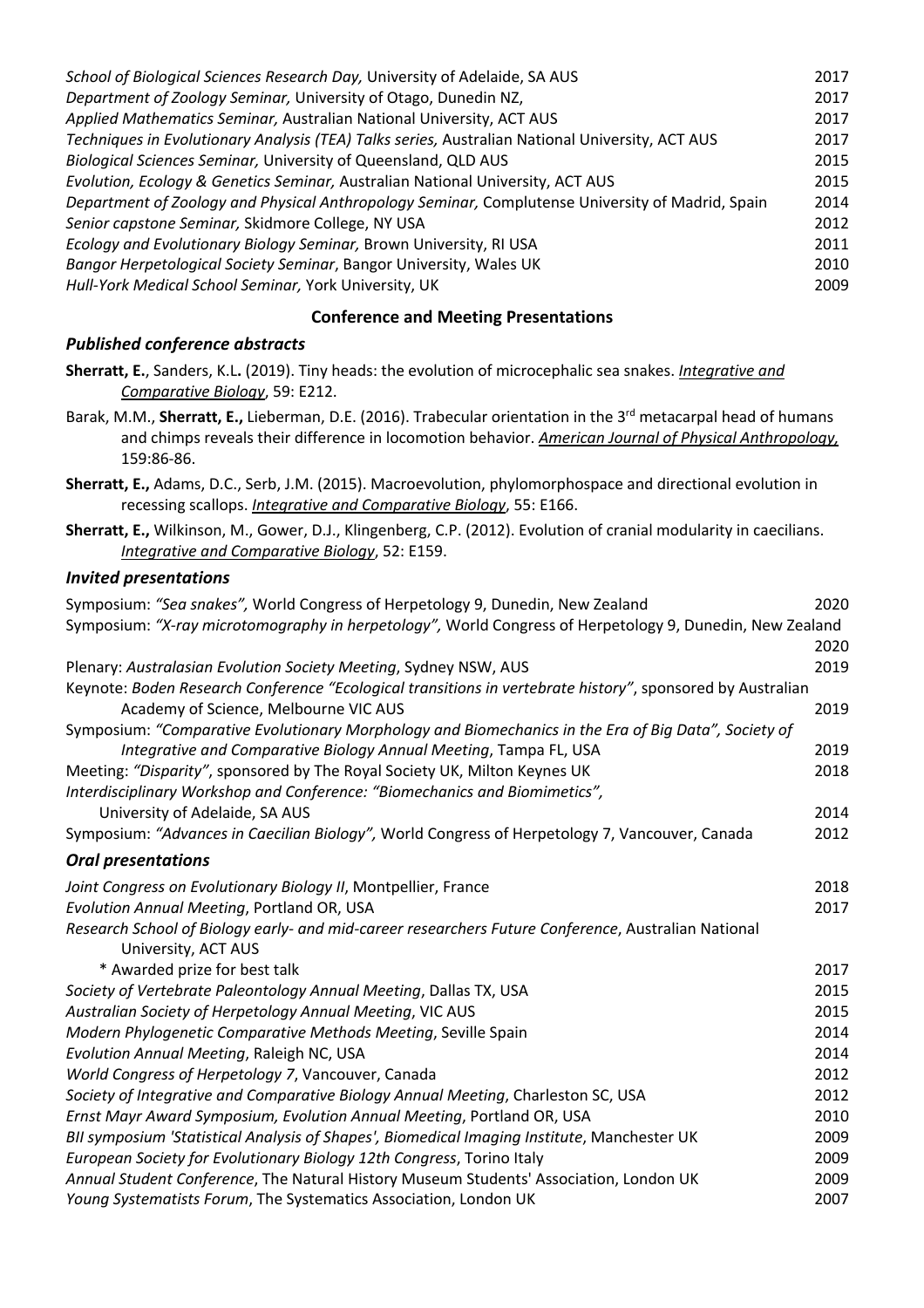## *Poster presentations*

| Centre for Ecology & Evolution symposium: Integrating ecology into macroevolutionary research, London UK                                                                                                                                                                                                                                                                                                 |                                                           |
|----------------------------------------------------------------------------------------------------------------------------------------------------------------------------------------------------------------------------------------------------------------------------------------------------------------------------------------------------------------------------------------------------------|-----------------------------------------------------------|
|                                                                                                                                                                                                                                                                                                                                                                                                          | 2011                                                      |
| Second One-Day Meeting on Morphometrics and Statistical Shape Analysis, Kent UK                                                                                                                                                                                                                                                                                                                          | 2010                                                      |
| Faculty of Life Sciences Annual Research Symposium, The University of Manchester UK                                                                                                                                                                                                                                                                                                                      | 2009                                                      |
| <b>Field Experience</b>                                                                                                                                                                                                                                                                                                                                                                                  |                                                           |
| Technical Officer on two University of Manchester field courses (Tropical Biology Field course,<br>Ecuador, and Behaviour & Ecology Field course, France)<br>Researcher, collecting caecilians and burrowing snakes for the NHM, London in French Guiana<br>In conjunction with a pilot study of the Systematics and Ecology of Caecilian Amphibians                                                     | 2007/2009                                                 |
| of the station de recherche des Nouragues, funded in part by CNRS, France<br>Assistant Herpetologist, conducting biodiversity surveys of cloud forest herpetofauna for                                                                                                                                                                                                                                   | 2008                                                      |
| Operation Wallacea, Cusuco NP, Honduras                                                                                                                                                                                                                                                                                                                                                                  | 2004                                                      |
| Assistant Herpetologist, conducting biodiversity surveys of forest and marine fauna for<br>Operation Wallacea, SE Sulawesi, Indonesia. Marine surveys with Reef Check                                                                                                                                                                                                                                    | 2003                                                      |
| <b>Professional Activities</b>                                                                                                                                                                                                                                                                                                                                                                           |                                                           |
| <b>Committee appointments</b>                                                                                                                                                                                                                                                                                                                                                                            |                                                           |
| Panel Member, Research Committee, School of Biological Sciences, University of Adelaide, SA AUS<br>Membership Secretary, Council of The Royal Society of South Australia (RSSA), SA AUS<br>Small Grants Committee member, The RSSA, SA AUS<br>Medals Committee member (Judge of Verco and Andrewartha medals), The RSSA, SA AUS<br>Panel Member, Natural History Museum Students' Association, London UK | 2019-current<br>2018-current<br>2018<br>2018<br>2008-2010 |
| Conference and meeting organisation                                                                                                                                                                                                                                                                                                                                                                      |                                                           |
| Symposium "Life Underground: Morphological Consequences of Fossoriality" at International Congress of<br>Vertebrate Morphology 11, Washington DC                                                                                                                                                                                                                                                         | 2016                                                      |
| Symposium and Workshop "The Shape of Things to Come: Geometric Morphometrics in Vertebrate Paleontology"<br>at Society of Vertebrate Paleontology Annual Meeting, Dallas TX                                                                                                                                                                                                                              | 2015                                                      |
| First UK One-Day Meeting on "Morphometrics and Statistical Shape Analysis", Manchester UK                                                                                                                                                                                                                                                                                                                | 2009                                                      |
| Annual Student Conference and Thakray Lecture, NHM Students' Association, London UK                                                                                                                                                                                                                                                                                                                      | 2008                                                      |

### *External reviewer*

32 journals (69 articles) including *Nature Communications, Nature Ecology & Evolution, Systematic Biology, Evolution, BMC Evolutionary Biology, Methods in Ecology & Evolution, Science Advances, Ecology Letters*. https://publons.com/author/390576/emma-sherratt

### *Professional memberships*

The Royal Society of South Australia – Fellow The Society for the Study of Evolution – general member Society for Integrative and Comparative Biology – general member

### **Outreach & Synergistic Activities**

### *Non-peer reviewed articles*

**Sherratt, E.** (2012). They've kept on keeping on: a review of Horseshoe Crabs and Velvet Worms by R. Fortey. *Science* 338:46. *A book review.*

**Sherratt, E.** (2012). Is it a snake? Is it a worm? No it's a caecilian! *Biological Sciences Review.* 24(4):17-23. *Article aimed at 16 to 18-year-olds*

- **Sherratt, E.** (2009). New Generation Curation! Digital Specimen archiving by micro-CT. *Annual Report of the Department of Zoology 2008-2009.* Edited by C. Patterson, The Natural History Museum, London. *A yearly research report.*
- Gower, D.J., **Sherratt, E.,** Wilkinson, M. (2009) A Pilot Study of the Systematics and Ecology of Caecilian Amphibians of the Station de Recherche des Nouragues. *Nouragues Research Station 2008 Annual Report* (http://www.nouragues.cnrs.fr/). *A research report for funders.*